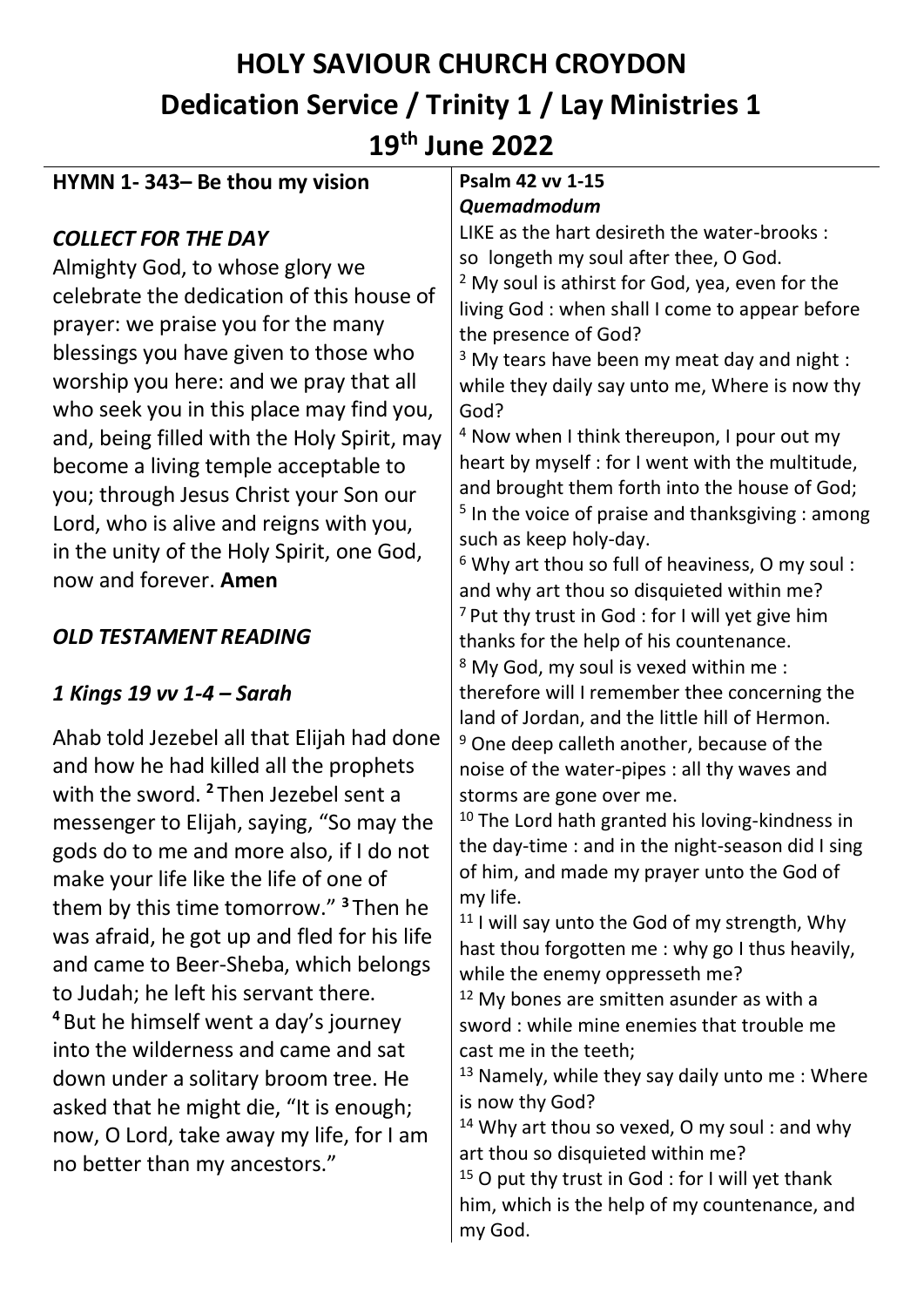*Glory be to the Father and to the Son and to the Holy Ghost; as it was in the beginning, is now and ever shall be, world without end. Amen*

# **NT Reading –** *Galatians 3 vv 23- 29 Lilian*

**<sup>23</sup>**Now before faith came, we were imprisoned and guarded under the law until faith would be revealed. **<sup>24</sup>** Therefore the law was our disciplinarian until Christ came, so that we might be reckoned as righteous by faith. **<sup>25</sup>** But now that faith has come, we are no longer subject to a disciplinarian, **<sup>26</sup>** for in Christ Jesus you are all children of God through faith. **<sup>27</sup>**As many of you as were baptized into Christ have clothed yourselves with Christ. **<sup>28</sup>** There is no longer Jew or Greek; there is no longer slave or free; there is no longer male and female, for all of you are one in Christ Jesus. **<sup>29</sup>**And if you belong to Christ, then you are Abraham's offspring, heirs according to the promise.

#### **Hymn 2: 249 – Take my life, and let it be (omit verse 4)**

## *Gospel – Luke 8 vv 26-39 – Mitzi*

**<sup>26</sup>** Then they arrived at the region of the Gerasenes, which is opposite Galilee. **<sup>27</sup>**As he stepped out on shore, a man from the city who had demons met him. For a long time he had not worn any clothes, and he did not live in a house but in the tombs.

**<sup>28</sup>**When he saw Jesus, he cried out and fell down before him, shouting, "What have you to do with me, Jesus, Son of the Most High God? I beg you, do not torment me," **<sup>29</sup>** for Jesus had commanded the unclean spirit to come out of the man. (For many times it had seized him; he was kept under guard and bound with chains and shackles, but he would break the bonds and be driven by the demon into the wilds.) **<sup>30</sup>** Jesus then asked him, "What is your name?" He said, "Legion," for many demons had entered him. **<sup>31</sup>** They begged him not to order them to go back into the abyss. **<sup>32</sup>**Now there on the hillside a large herd of swine was feeding, and the demons begged Jesus to let them enter these. So he gave them permission. **<sup>33</sup>** Then the demons came out of the man and entered the swine, and the herd stampeded down the steep bank into the lake and was drowned. **<sup>34</sup>**When the swineherds saw what had happened, they ran off and told it in the city and in the country. **<sup>35</sup>** Then people came out to see what had happened, and when they came to Jesus, they found the man from whom the demons had gone sitting at the feet of Jesus, clothed and in his right mind. And they became frightened. **<sup>36</sup>** Those who had seen it told them how the one who had been possessed by demons had been healed. **<sup>37</sup>** Then the whole throng of people of the surrounding region of the Gerasenes asked Jesus to leave them, for they were seized with great fear. So he got into the boat and returned. **<sup>38</sup>** The man from whom the demons had gone out begged that he might be with him, but Jesus sent him away, saying,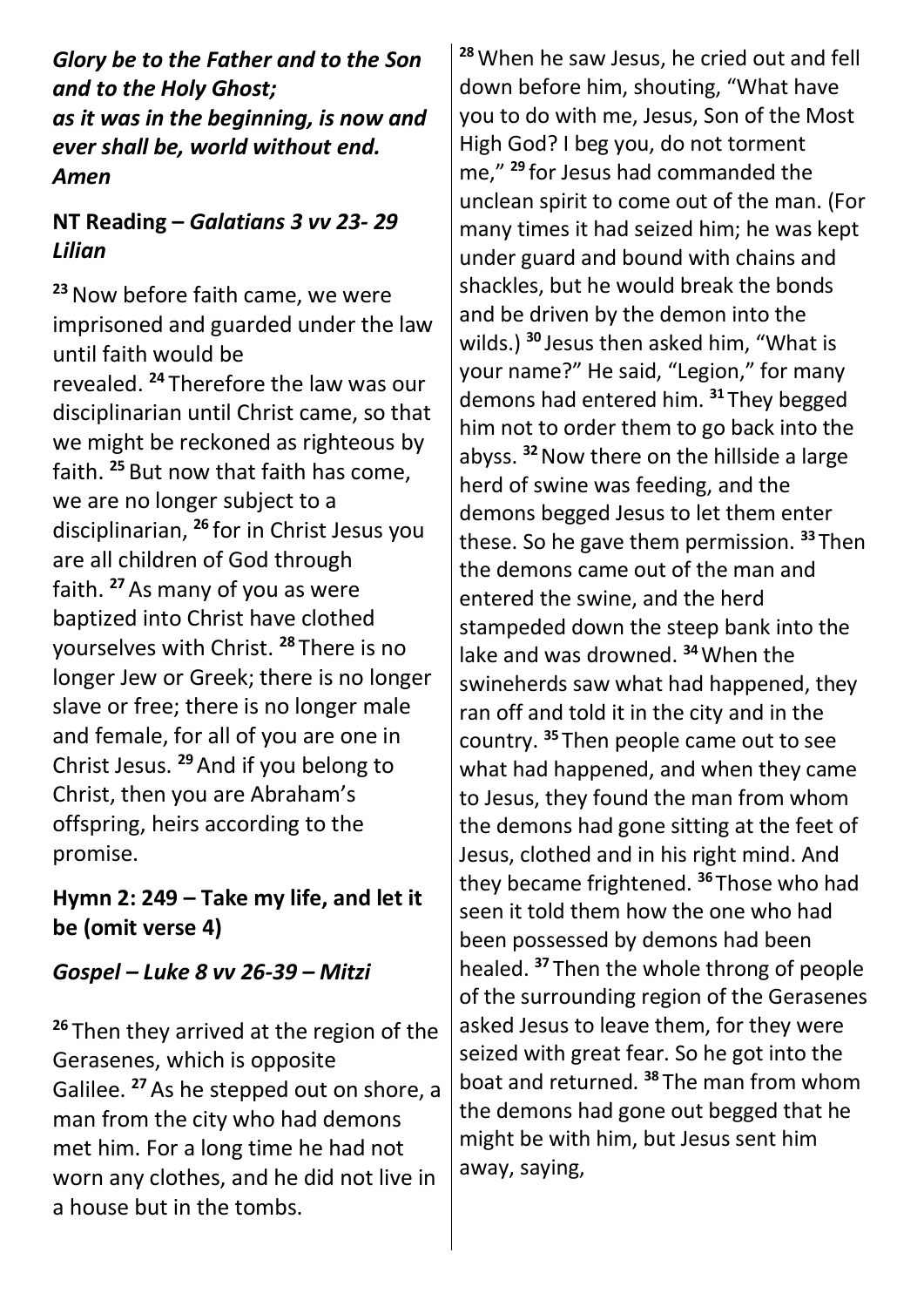**<sup>39</sup>** "Return to your home, and declare how much God has done for you." So he went away, proclaiming throughout the city how much Jesus had done for him.

## *INTERCESSIONS – Marie We Pray Especially This Week:*

*For those who serve in God's house For Doctors and Nurses For Fathers (Fathers' Day) For Single parents and carers For teachers and children during exams*

# *We Pray for those Unwell in Body, Mind or Spirit:*

*Barbara G, Margaret L, Janine H, Janet & John J, Stephen Mc, Geraldine, Sandra, Kat's sister Christine, Jean, Sarah's mother Fedora, Veronica F's friend, Matt, Tabitha's aunt, Brenda, Stephanie, Cyril & Janet, Minnie, Alexander, Cousin Zen, all at 44 Kimberley Road & Christopher, Miriam, Denise M, Ernestine, Simon &Samantha, Girish, Ethel, Pat & Enid, Bridget, Ron, Avril and all those we know and love* 

 *We pray for the souls of Jenny Prentice and Margaret Shipman,* 

*+May light perpetual shine upon them, May they rest in peace and rise in glory*

*We pray for those who are mourning*

*We Give Thanks and Praise : For God's goodness For our friends and families For those carrying out God's ministry*

## **A Prayer during Interregnum**

*Heavenly Father, During our Interregnum period We call on you for guidance, vision and renewed hope. As we seek a new incumbent oh Lord, We ask for someone who will be filled with Godly love Faithful in prayer and be prepared to serve you with joy. May the work that they do impact positively on Holy Saviour and the wider community. As we pray and wait faithfully, help us to remember that the plans you have for us are not filled with harm, but give us that reassurance of a future filled with hope. Thank you oh Lord for continuing on this journey with us.*

**AMEN**

**Offertory Hymn: HHS 84 – I the Lord of Sea and Sky**

#### **Communion Hymns. 233 – O Thou who camest from above HHS 63– Make me a channel**

# **Post Communion Prayer**

Father in heaven, whose Church on earth is a sign of your heavenly peace, an image of the new and eternal Jerusalem: grant to us in the days of our pilgrimage that, fed with the living bread of heaven, and united in the body of your Son, we may be the temple of your presence,

the place of your glory on earth, and a sign of your peace in the world; through Jesus Christ our Lord. *Amen*

**Hymn 6 : 422 – Tell out my soul**